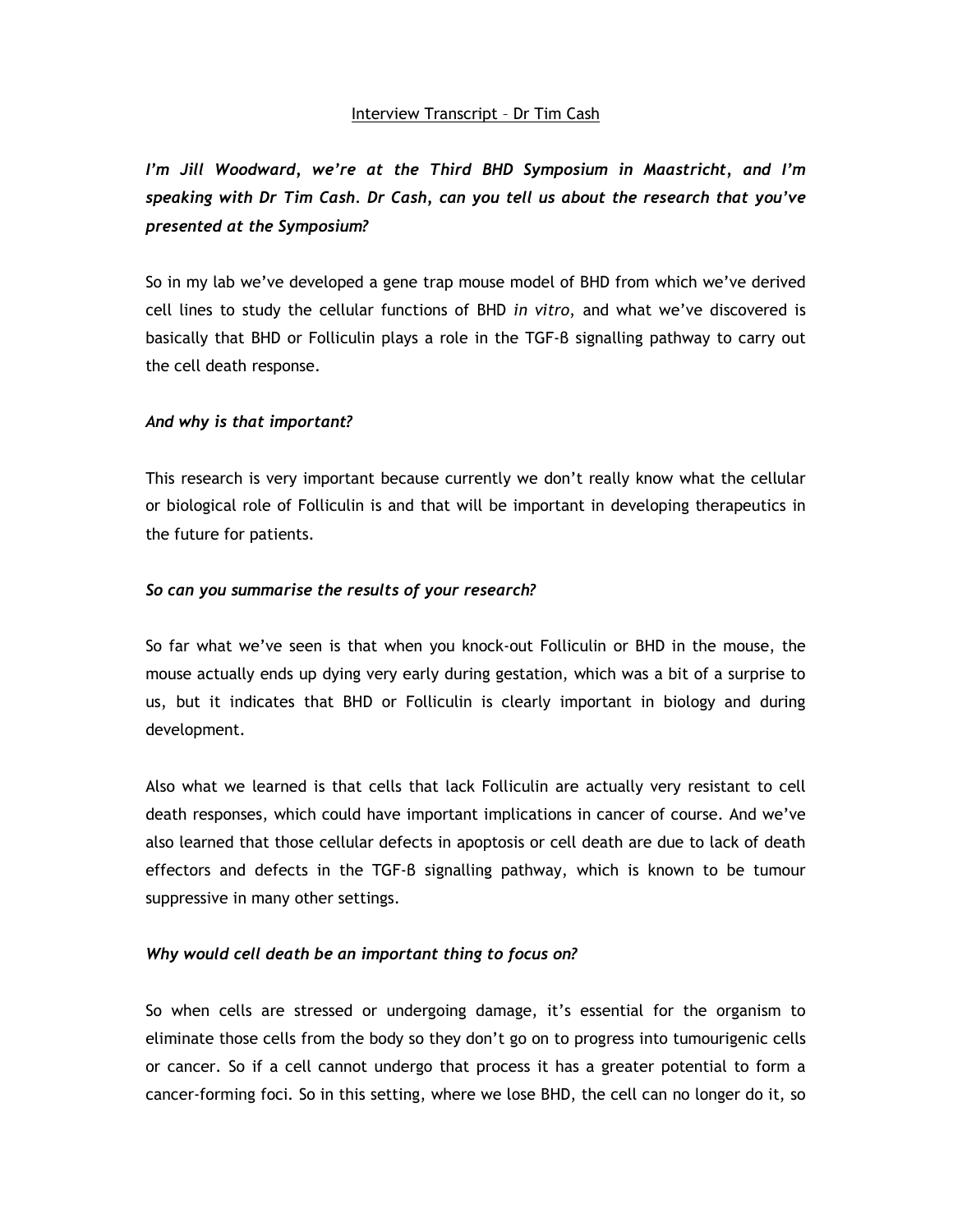it is important to figure out why the cell is no longer able to do that in the absence of BHD. So in that way we can eliminate those cells that can't undergo the cell death process.

## *What difficulties or challenges did you experience in working on this project?*

Well, certainly Folliculin is a very difficult molecule to work with as it bears homology to no known protein, so I think currently that's the main barrier to studying this protein — is that we have no clues from the primary sequence of the protein itself.

## *So the model that you are using, are there any advantages or disadvantages?*

So, in our lab we developed a gene trap mouse model for studying Folliculin. The disadvantage of this model is that the homozygous mutant animal actually ended up being very early embryonic lethal, which disallowed us from using cell lines derived from that particular animal model.

# *What diseases or syndromes overlap with BHD, and how would your research contribute to those?*

Well certainly BHD has many features that are common to other hamartoma syndromesthat's actually how I first became interested in BHD. I was working in a lab that focussed on Tuberous Sclerosis complex, and one day came across BHD syndrome in the literature, and was struck by the commonalities between Tuberous Sclerosis and BHD, and that both sets of patients get lesions on the face, in the lung, and in the kidney, and that's how this work actually started in my case.

## *Do you collaborate with researchers in other institutions?*

Yes, I have frequent conversations with Arnim Pause in Montreal about what the function of Folliculin might be, and share reagents frequently with many members of the BHD community, including the group at the NCI.

## *And how's this Symposium been this year?*